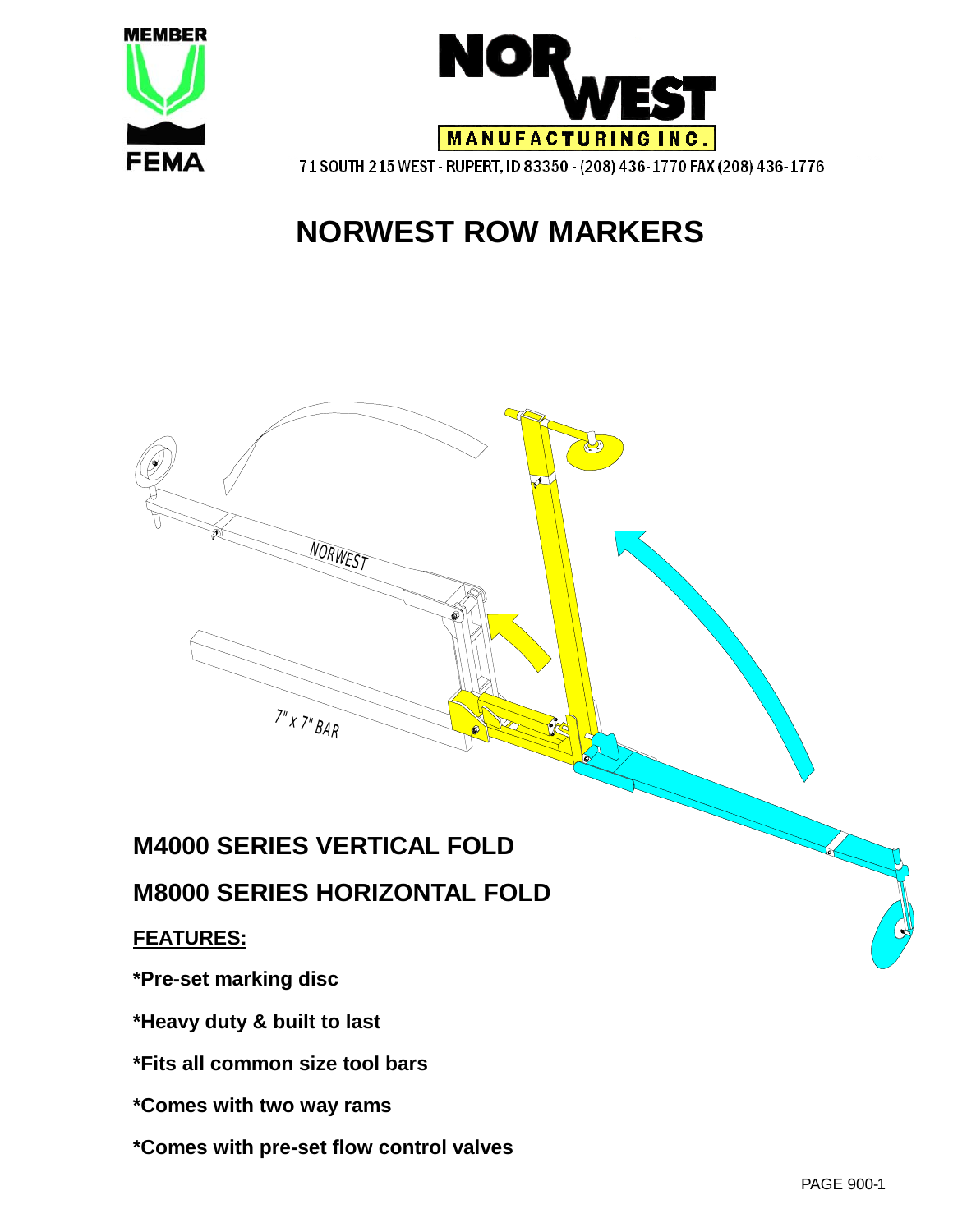





#### **ROW MARKER- VERTICAL FOLDING M4000-ROW MARKER SERIES: TO ORDER A FULL SET YOU MUST ORDER TWO. PRICES IN PRICING GUIDE ARE LISTED FOR SINGLE UNITS.**

| M4000-25 | <b>2-1/4" DIAMOND BAR</b> |
|----------|---------------------------|
| M4000-40 | <b>4" SQUARE BAR</b>      |
| M4000-50 | <b>5" SQUARE BAR</b>      |
| M4000-60 | <b>6" SQUARE BAR</b>      |
| M4000-70 | <b>7" SQUARE BAR</b>      |

**PLEASE SPECIFY TOOL BAR SIZE WHEN ORDERING ROW MARKERS. BRACKETS FIT STANDARD BAR SIZES 2-1/4" DIAMOND, 4", 5", 6", AND 7".** 

#### **M4000 PARTS LIST**

| REF.    | <b>DESCRIPTION</b>      | <b>PART NO.</b> | REQ. | REF.    | <b>DESCRIPTION</b>                 | <b>PART NO.</b>   | REQ.           |
|---------|-------------------------|-----------------|------|---------|------------------------------------|-------------------|----------------|
|         | UPPER EXT. ARM          | M1100           |      | 9       | 3/4" LOCK WASHER                   | <b>FLW34</b>      | 4              |
| 2       | TOOL BAR BRACKET        | M1000           |      | 10      | 3/4" HEX NUT                       | FHN34             | 4              |
| 4       | PIVOT ROD               | M1600           |      | 11      | <b>CYLINDER PIN</b>                | 10205             | $\overline{2}$ |
| 5       | $1/4$ " $X$ 2" ROLL PIN | G34-RP          | 2    | 12      | SAFETY PIN                         | 60870             | 2              |
| 6       | 3/4" X 7" CARRIAGE BOLT | FCB34700G5      | 4    | 13      | <b>HYDRAULIC CYLINDER</b>          | 208DB-ASAE        |                |
|         | <b>CLAMP STRAPS</b>     |                 |      | 14      | <b>HYDRAULIC RESTRICTOR</b>        | 1404-08-08-R      |                |
| $\star$ | 2-1/4" DIAMOND BAR      | N <sub>1</sub>  | 2    | 15      | <b>HYDRAULIC ADAPTER</b>           | $5502 - 8 - 8$    |                |
| $\star$ | 4" STRAPS               | M40             | 2    | 16      | 5/8" X 1-1/2" SET SCREW            | <b>FSHSS58150</b> | 4              |
| $\star$ | 5" STRAPS               | M50             | 2    | 29      | <b>EXTENSION ARM 40"</b>           | M7300             |                |
| $\star$ | 6" STRAPS               | M60             | 2    | $\star$ | <b>EXTENSION ARM 60"</b>           | M7300E            |                |
| $\star$ | 7" STRAPS               | M70             | 2    | $\star$ | <b>EXTENSION ARM 80"</b>           | M7300EX           |                |
| 8       | <b>GREASE FITTING</b>   | 1610            | 2    | 30      | <b>MARKER STANDARD</b>             | M7400             |                |
|         |                         |                 |      |         |                                    |                   |                |
|         |                         |                 |      |         | <b>SUB ASSEMBLIES: SHOWN BELOW</b> |                   |                |

#### **M1500A**-**MARKER BLADE ASSEMBLY WITH DEPTH BAND**

| REF. | <b>DESCRIPTION</b>                         | <b>PART NO.</b> | REQ.           | REF. | <b>DESCRIPTION</b>      | <b>PART NO.</b> | REQ. |  |  |  |
|------|--------------------------------------------|-----------------|----------------|------|-------------------------|-----------------|------|--|--|--|
| 31   | DISC SUPPORT RING                          | M1500           |                | 39   | 3/8" LOCK WASHER        | <b>FLW38</b>    | 3    |  |  |  |
| 32   | DISC PLATE                                 | 16-00612        |                | 40   | 3/8" HEX NUT            | FHN38           |      |  |  |  |
| 33   | 12" DISC BLADE                             | 16-001230       |                | 42   | 5/16 LOCK WASHER        | <b>FLW56</b>    |      |  |  |  |
| 34   | <b>BEARING SPACER</b>                      | 16-00611        |                | 43   | 5/16" HEX NUT           | FHN56           | 5    |  |  |  |
| 35   | "O" RING                                   | 16-00613        |                | 46   | 3/4" LOCK WASHER        | FLW34           |      |  |  |  |
| 36   | <b>BEARING</b>                             | 16-00610        | $\overline{2}$ | 47   | 3/4" JAM NUT            | FJN34           |      |  |  |  |
| 37   | <b>DISC AXLE</b>                           | 16-00609        |                | 48   | 3/8" X 1-1/2" HEX BOLT  | FHB38150G5      | 3    |  |  |  |
| 38   | DISC HUB CASTING                           | 16-00608        |                | 49   | 5/16" X 1-1/2" CARRIAGE | FCB56150G5      | 5    |  |  |  |
|      | FOR COMPLETE ASSEMBLY SEE PAGE 900-2 FIG A |                 |                |      |                         |                 |      |  |  |  |

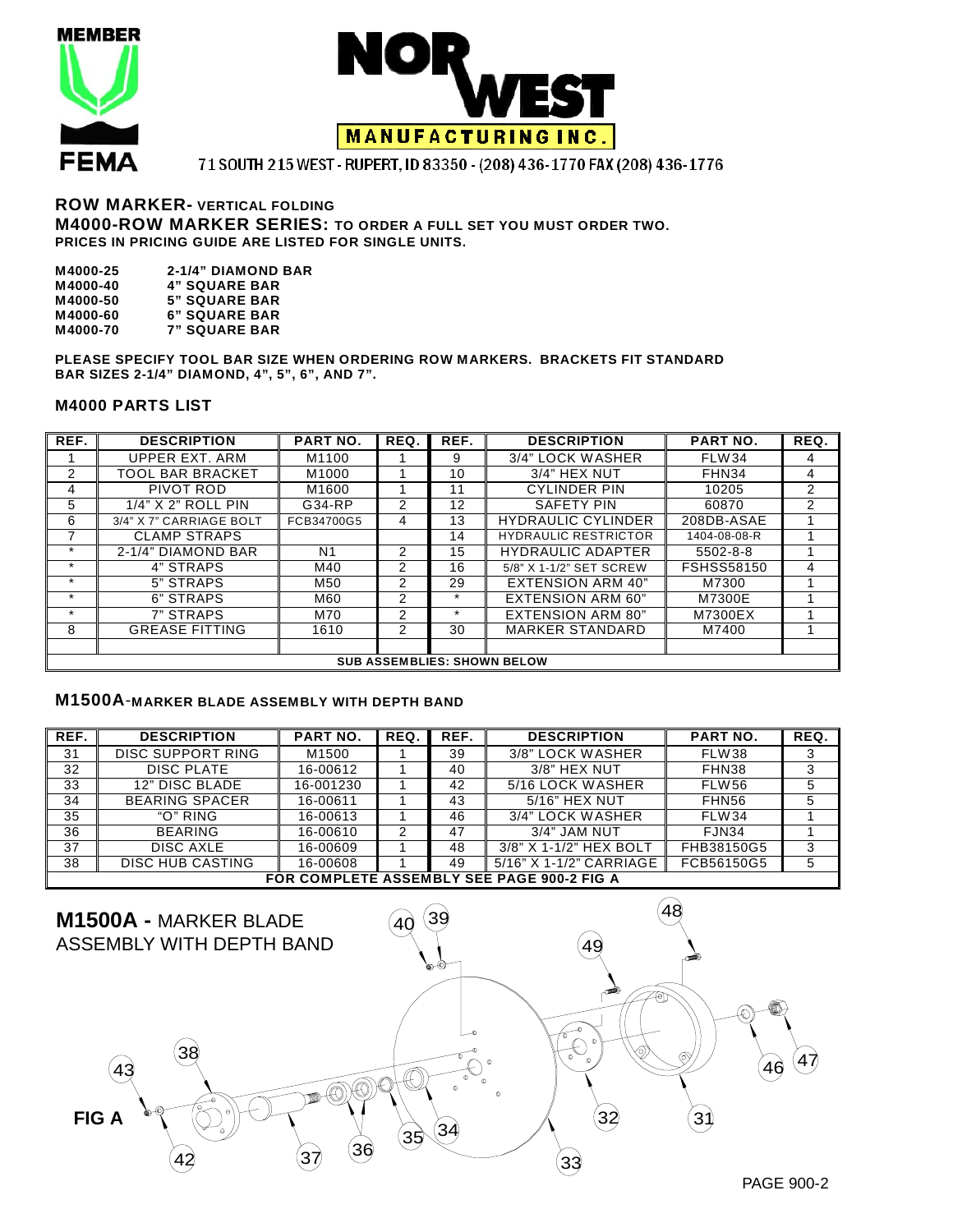



**M4000 ROW MARKER SERIES-** VERTICAL FOLDING FOR 4 ROW 30" THRU 8 ROW 40" 6 8  $\widehat{\mathsf{2}}$  $\left( \left. \right) \right)$ (T را 0. Ø 4 16 ◎ 5 Ø) (6. 15 14 12 13  $\mathcal C$ 11 12 7  $\mathbb{I}$ 11 সূ 10 29 16  $\widehat{10}$ **M1500A -** MARKER BLADE  $(30)$ ASSEMBLY WITH DEPTH BAND,  $(40)$ 49 WITHOUT M740040 P)  $\overline{\Theta}$ yv y ) \ ए JV  $32.$ ν1 w 39) 3*0* 30 30 v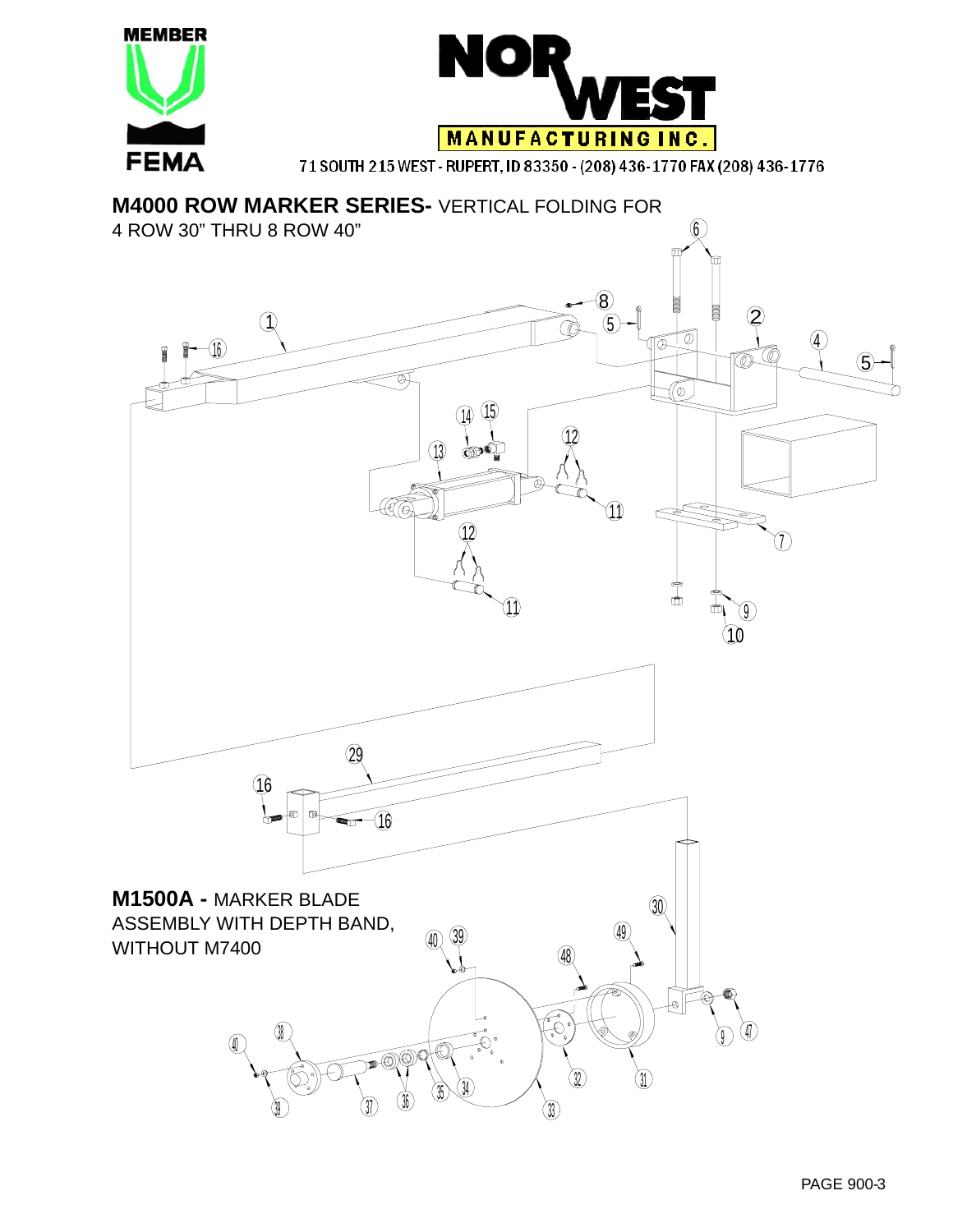



### **ROW MARKER-HORIZONTAL FOLDING M8000-ROW MARKER SERIES: TO ORDER A FULL SET YOU MUST ORDER TWO. PRICES IN PRICING GUIDE ARE LISTED FOR SINGLE UNITS.**

| M8000-25 | <b>2-1/4" DIAMOND BAR</b>     |
|----------|-------------------------------|
| M8000-47 | <b>4" &amp; 7" SQUARE BAR</b> |
| M8000-50 | <b>5" SQUARE BAR</b>          |
| M8000-60 | <b>6" SQUARE BAR</b>          |

**PLEASE SPECIFY TOOL BAR SIZE WHEN ORDERING ROW MARKERS FOR FLAT BAR. STANDARD BAR SIZES ARE 5" X 7", 7" X 5", 4" X 4", & 7" X 7". OTHER SIZES MAY BE SPECIAL ORDERED.** 

#### **M8000 PARTS LIST**

| REF.    | <b>DESCRIPTION</b>       | PART NO. | REQ.           | REF.    | <b>DESCRIPTION</b>                            | <b>PART NO.</b>   | REQ.           |
|---------|--------------------------|----------|----------------|---------|-----------------------------------------------|-------------------|----------------|
|         | UPPER EXT. ARM           | M1900    |                | 12      | 3/8" X 2 " HEX BOLT GR.5                      | FHB38200G5        | 2              |
| 2       | <b>EXTENSION ARM 40"</b> | M7300    |                | 13      | 3/8" X 1-1/2" HEX BOLT GR.5                   | FHB38150G5        | $\overline{2}$ |
| $\star$ | <b>EXTENSION ARM 60"</b> | M7300E   |                | 15      | 3/8" NYLON LOCK NUT                           | FYHN38            | 4              |
| $\star$ | <b>EXTENSION ARM 80"</b> | M7300EX  |                | 16      | <b>HYDRAULIC CYLINDER</b>                     | 308DB             |                |
| 4       | PIVOT ARM BRACKET        | M2101    |                | 17      | <b>HYDRAULIC RESTRICTOR</b>                   | 1404-08-08-R      |                |
| 5.      | <b>CLAMPING BRACKET</b>  | M2000    |                | 18      | <b>HYDRAULIC ADAPTER</b>                      | $5502 - 8 - 8$    |                |
| 6       | ATTACHMENT STRAPS        | M2001    | 2              | 20      | 7/8" x 6" HEX BOLT GR.5                       | FHB78600G5        | 4              |
|         | CYLINDER PIVOT ROD       | M7600C   | 2              | $\star$ | 7/8" X 9 HEX BOLT GR.5                        | FHB78900G5        | 4              |
| 8       | <b>GREASE FITTING</b>    | 1610     | 2              | 21      | 7/8" HEX NUT                                  | FHN78             | 4              |
| 9       | <b>CLAMP STRAP</b>       | M1996    |                | 22      | 7/8" FLAT WASHER                              | FFW78             | 4              |
| 10      | <b>CYLINDER PIN</b>      | 10200    | $\overline{2}$ | 23      | 5/8" X 1-1/2" SQUARE HEAD<br><b>SET SCREW</b> | <b>FSSHS58150</b> | 4              |
| 11      | PIVOT ROD                | M7600    | 2              | 30      | <b>MARKER STANDARD</b>                        | M7400             |                |
|         |                          |          |                |         | <b>SUB ASSEMBLIES: SHOWN BELOW</b>            |                   |                |

## **M1500A**-**MARKER BLADE ASSEMBLY WITH DEPTH BAND**

| REF. | <b>DESCRIPTION</b>                         | <b>PART NO.</b> | REQ. | REF. | <b>DESCRIPTION</b>      | <b>PART NO.</b> | REQ. |  |  |
|------|--------------------------------------------|-----------------|------|------|-------------------------|-----------------|------|--|--|
| 31   | DISC SUPPORT RING                          | M1500           |      | 39   | 3/8" LOCK WASHER        | FLW38           | 3    |  |  |
| 32   | <b>DISC PLATE</b>                          | 16-00612        |      | 40   | 3/8" HEX NUT            | FHN38           | 3    |  |  |
| 33   | 12" DISC BLADE                             | 16-001230       |      | 42   | 5/16 LOCK WASHER        | FLW56           | 5    |  |  |
| 34   | <b>BEARING SPACER</b>                      | 16-00611        |      | 43   | 5/16" HEX NUT           | FHN56           | 5    |  |  |
| 35   | "O" RING                                   | 16-00613        |      | 46   | 3/4" LOCK WASHER        | <b>FLW34</b>    |      |  |  |
| 36   | <b>BEARING</b>                             | 16-00610        | 2    | 47   | 3/4" JAM NUT            | FJN34           |      |  |  |
| 37   | DISC AXLE                                  | 16-00609        |      | 48   | 3/8" X 1-1/2" HEX BOLT  | FHB38150G5      | 3    |  |  |
| 38   | <b>DISC HUB CASTING</b>                    | 16-00608        |      | 49   | 5/16" X 1-1/2" CARRIAGE | FCB56150G5      | 5    |  |  |
|      | FOR COMPLETE ASSEMBLY SEE PAGE 900-2 FIG A |                 |      |      |                         |                 |      |  |  |

### **M8057**-**ROW MARKER SUPPORT STAND**

| REF. | <b>DESCRIPTION</b>                      | <b>PART NO.</b> | REQ. | REF. | <b>DESCRIPTION</b>     | <b>PART NO.</b> | <b>REQ</b> |
|------|-----------------------------------------|-----------------|------|------|------------------------|-----------------|------------|
|      | <b>STAND</b><br><b>SUPPORT</b>          | M8057           |      |      | 7/8"<br><b>HEX NUT</b> | FHN78           |            |
|      | J-BOL<br>$X_6"$<br>$\mathbf{\Lambda}^n$ | FUB4060-78      |      |      | 7/8" FLAT WASHER       | FLW78           |            |

# **M8057 -** MARKER

**STAND**